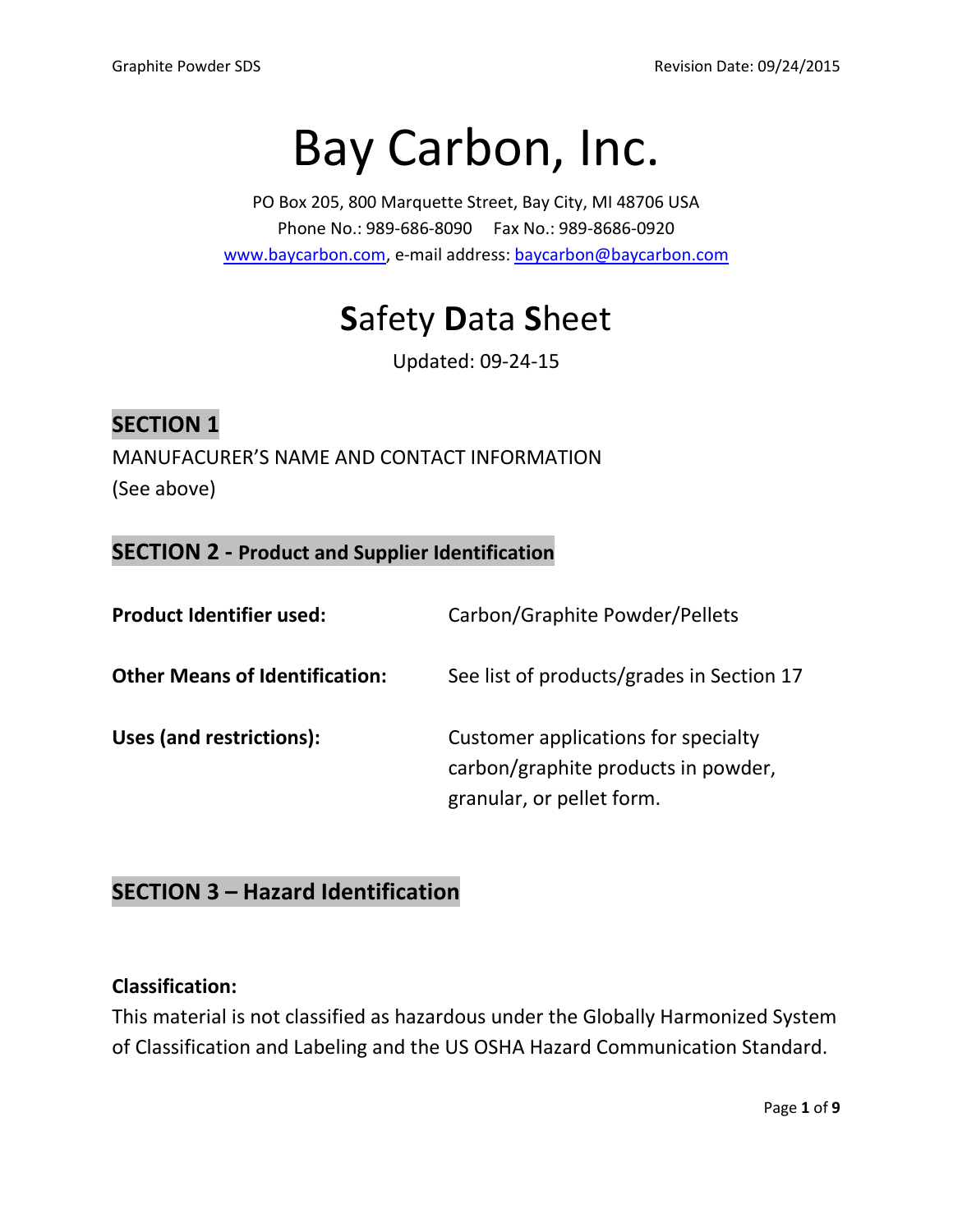**Signal word, symbols, hazards and** Insoluble Not applicable (because not classified as hazardous)

#### **Other information about health hazards:**

Dust may cause minor irritation of skin and eyes, primarily through mechanical abrasion. Repeated or prolonged, especially as an aggravation to a pre-existing condition. Avoid creating and breathing airborne dust.

#### **Appearance: Other information about physical hazards:**

Carbon/graphite dust is electrically conductive and dust accumulations on electrical equipment can cause short circuits resulting in electrical shock, fire or damage to equipment. Graphite dust may create slippery conditions. Accumulations of dust may present a combustible dust hazard. Maintain good housekeeping.

#### **SECTION 4 – Composition**

| Component                 | <b>CAS Registry Number</b> | Concentration<br>% by weight |
|---------------------------|----------------------------|------------------------------|
| Graphite                  | 7782-42-5                  | $0-100%$                     |
| <b>Crystalline Silica</b> | 14808-60-7                 | $0-100%$                     |

| <b>Material</b>    | Percent | <b>ACGIH (TLV)</b> | <b>OSHA (PEL)</b> |
|--------------------|---------|--------------------|-------------------|
| Graphite           | >99.7   | $2.0$ MG/MS        | 2.5 MG/M3         |
|                    |         | <b>RESPIRABLE</b>  | <b>RESPIRABLE</b> |
| Crystalline Silica | < 0.3   | 0.05 MG/M3         | 10                |
|                    |         | <b>RESPIRABLE</b>  |                   |
|                    |         |                    | % $S102 + 2$      |
|                    |         |                    | <b>RESPIRABLE</b> |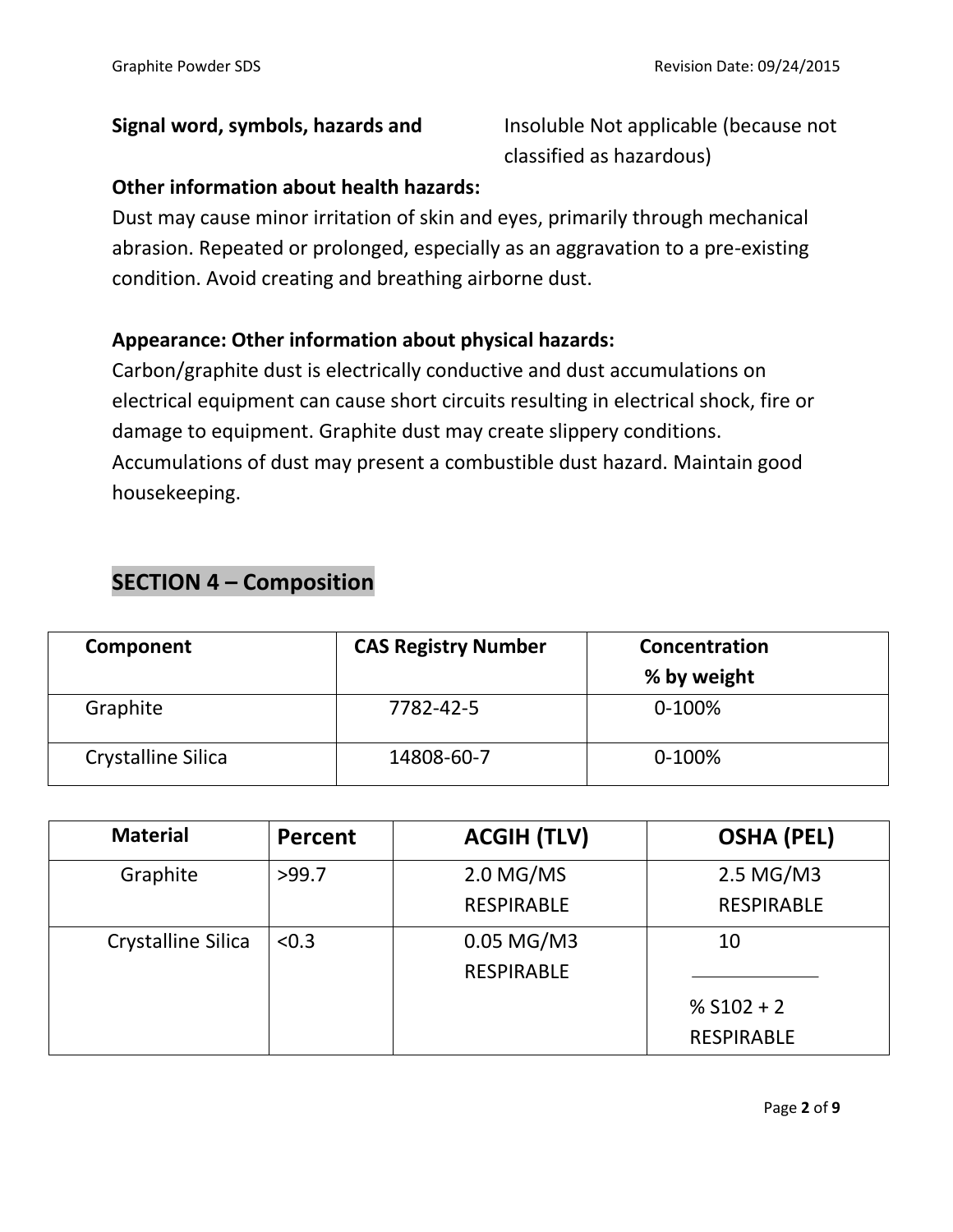#### **SECTION 5 - First Aid Measures**

| Inhalation:            | Remove affected personnel to an exposure- |
|------------------------|-------------------------------------------|
| Skin and eye contact:  | Free environment. Wash skin with soap     |
| Ingestion:             | Water.                                    |
| Indication of need for |                                           |

**Immediate medical attention** If breathing is difficult, oxygen may be **and special treatment:** administered, seek medical attention. If breathing has stopped, artificial respiration should be started. Seek medical attention.

#### **SECTION 6 - Fire Fighting Measures**

Carbon/graphite powders are combustible

#### **Suitable extinguishing media:**

Use an extinguisher that is suitable for the surrounding fire. Dusts are combustible- Use water, Carbon Dioxide, dry chemical or foam.

#### **Combustion Hazards:**

When burned, carbon/graphite release carbon dioxide (and possible carbon monoxide if there is not enough oxygen for complete combustion).

#### **Special fire-fighting procedures;**

Use protective clothing and breathing equipment appropriate to the surrounding fire. Material in or near fires should be cooled with a water spray or fog. A selfcontained breathing apparatus, operating in the positive pressure mode should be worn for combating fires.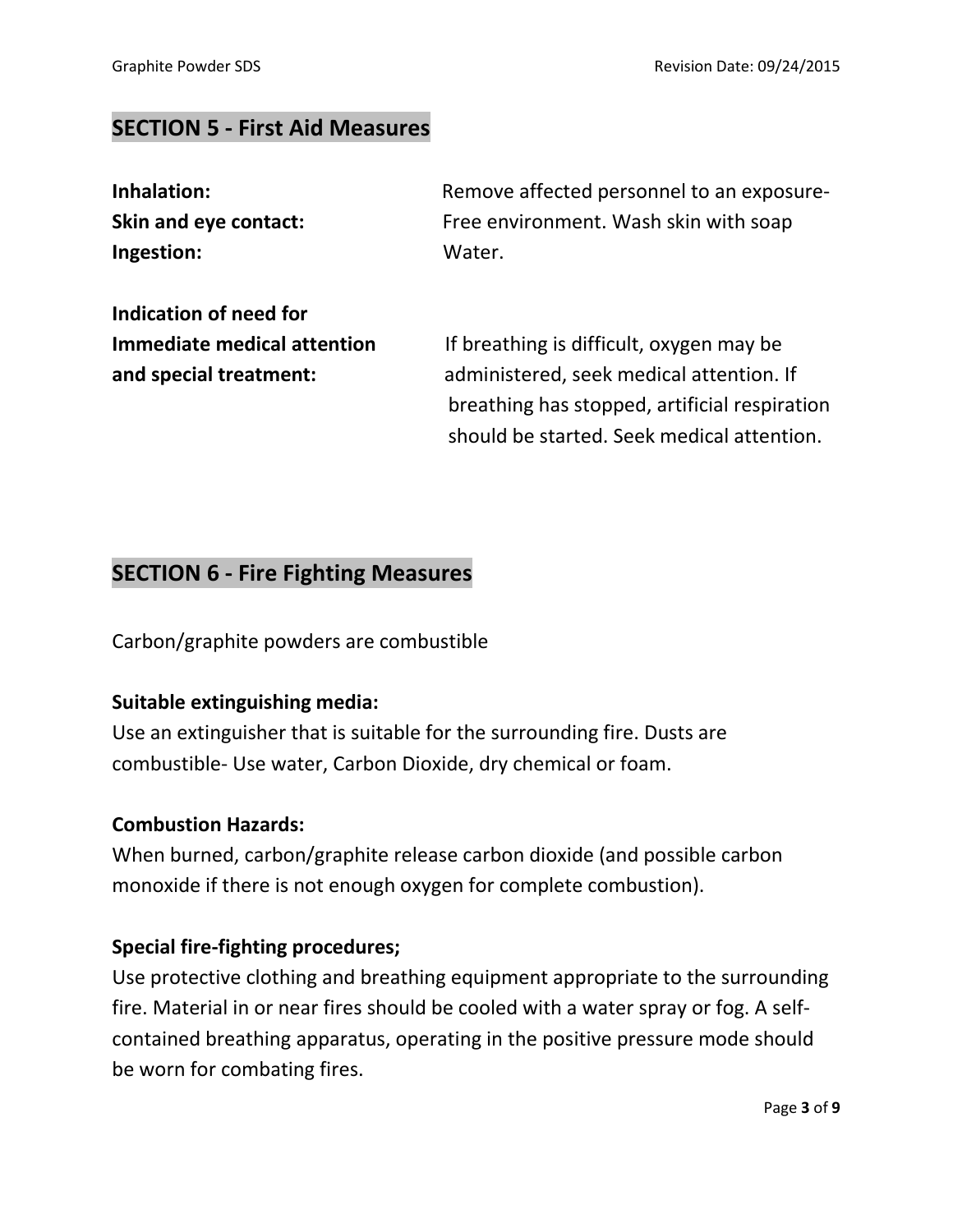#### **Unusual fire and explosion hazards:**

As is the case with any combustible dust, concentration of airborne carbon/graphite powder can present a dust explosion hazard. Practice good housekeeping to prevent dust accumulation and prevent situations where substantial amounts of dust can become airborne. Thermal decomposition or combustion may produce smoke, oxides of Carbon and low molecular weight organic compounds whose composition has not been characterized.

**Flash point:** Not applicable **Flammable limits:** Not applicable

#### **SECTION 7- Accidental Release Measures**

Sweep or vacuum spilled material and place into sealable containers. Avoid creating and breathing airborne dust. Dispose in accordance with applicable waste disposal regulations.

#### **SECTION 8- Handling and storage**

Store in labeled closed containers away from heat, spark, open flames, & other sources of ignition. Do not store with or near incompatible chemicals cited in section 11. Do not let containers of material accumulate in the workplace. Avoid creating and breathing airborne dust. Practice good hygiene. As good practice, wash hands before eating, drinking or smoking and do not store food, or eat or drink, in areas where chemicals are handled. Any dusts g\generated during handling or processing should be cleaned up by wet mopping or vacuuming with a unit which contains a Hepa filter. Dry sweeping can suspend particulate matter in the atmosphere.

#### **SECTION 9- Exposure Controls and personal Protection**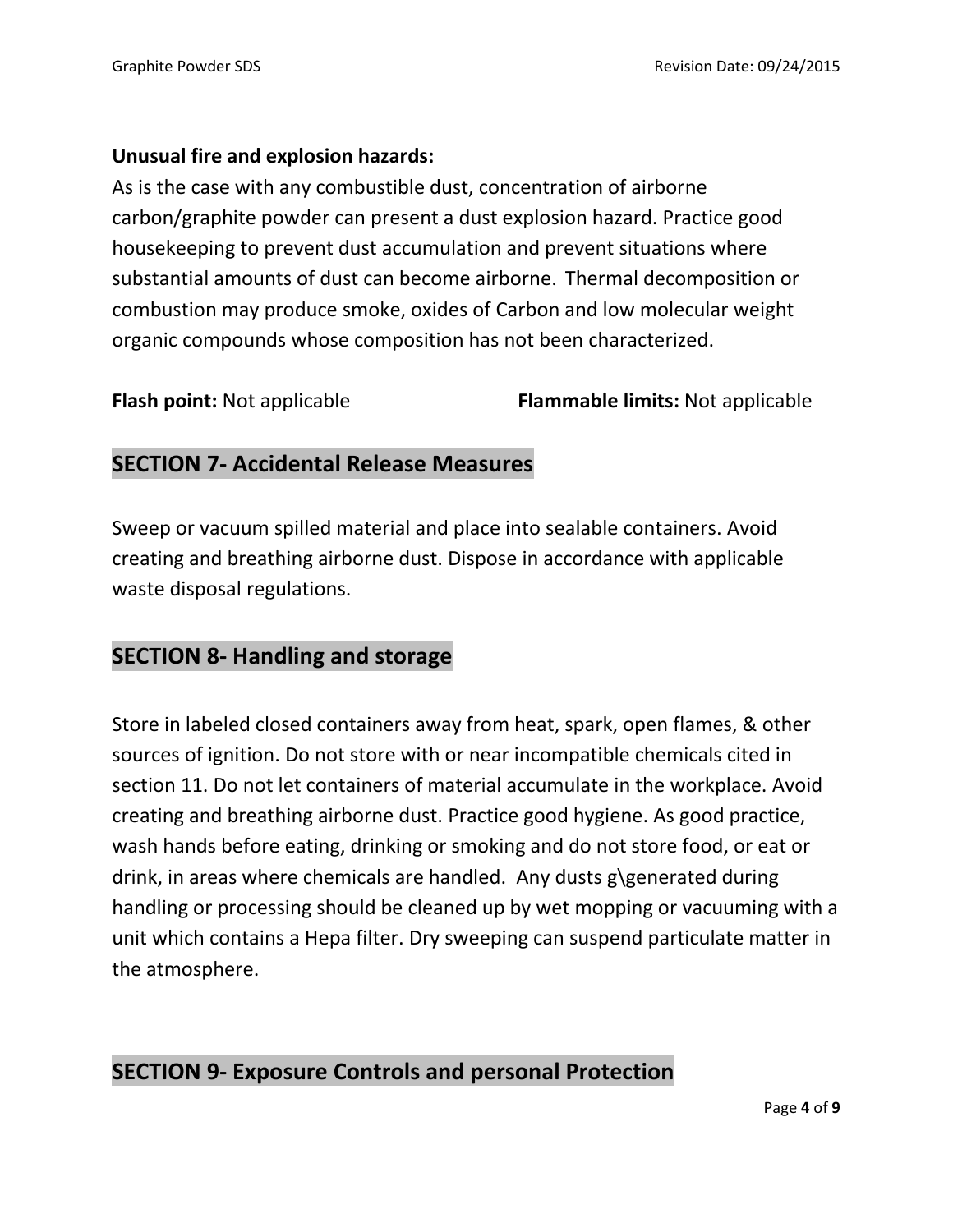| <b>Material</b>    | <b>OSHA PEL</b>                                                      | <b>ACGIH TLV</b> |
|--------------------|----------------------------------------------------------------------|------------------|
|                    | 8-Hr TWA                                                             | 8-Hr TWA         |
| <b>Graphite</b>    | 15 mg/m <sup>3</sup> (total)<br>$2.0 \,\mathrm{mg/m^3}$ (respirable) |                  |
|                    | 5 mg/m <sup>3</sup> (respirable)                                     |                  |
| <b>Crystalline</b> | $0.05 \text{ mg/m}^3$ (total)                                        | % $S102 + 2$     |
| <b>Silica</b>      | (respirable)                                                         | (respirable)     |

#### **Exposure limits and guidelines:**

Other jurisdiction may have different exposure limits and control guidelines. Users are advised to consult and comply with local regulations.

#### **Engineering controls:**

Use good housekeeping practices. Use general or local exhaust ventilation, if necessary, to reduce concentrations of airborne contaminates.

#### **Personal protective equipment**:

Use NIOSH-approved respiratory protective equipment (for example, an N-95 dust mask) if exposures exceed established limits. Protective glasses with side shields should be worn to prevent eye contact with particulate matter. Protective gloves are recommended to prevent cuts, abrasions, and irritation during handling and processing. Normal work clothes may become soiled by dusts, coveralls are recommended. Wash soiled clothing before reuse.

#### **General hygiene considerations**:

As good practice, wash hands before eating, drinking or smoking and do not store food, or eat or drink, in areas where chemicals are handled.

#### **SECTION 10 – Physical and Chemical Properties**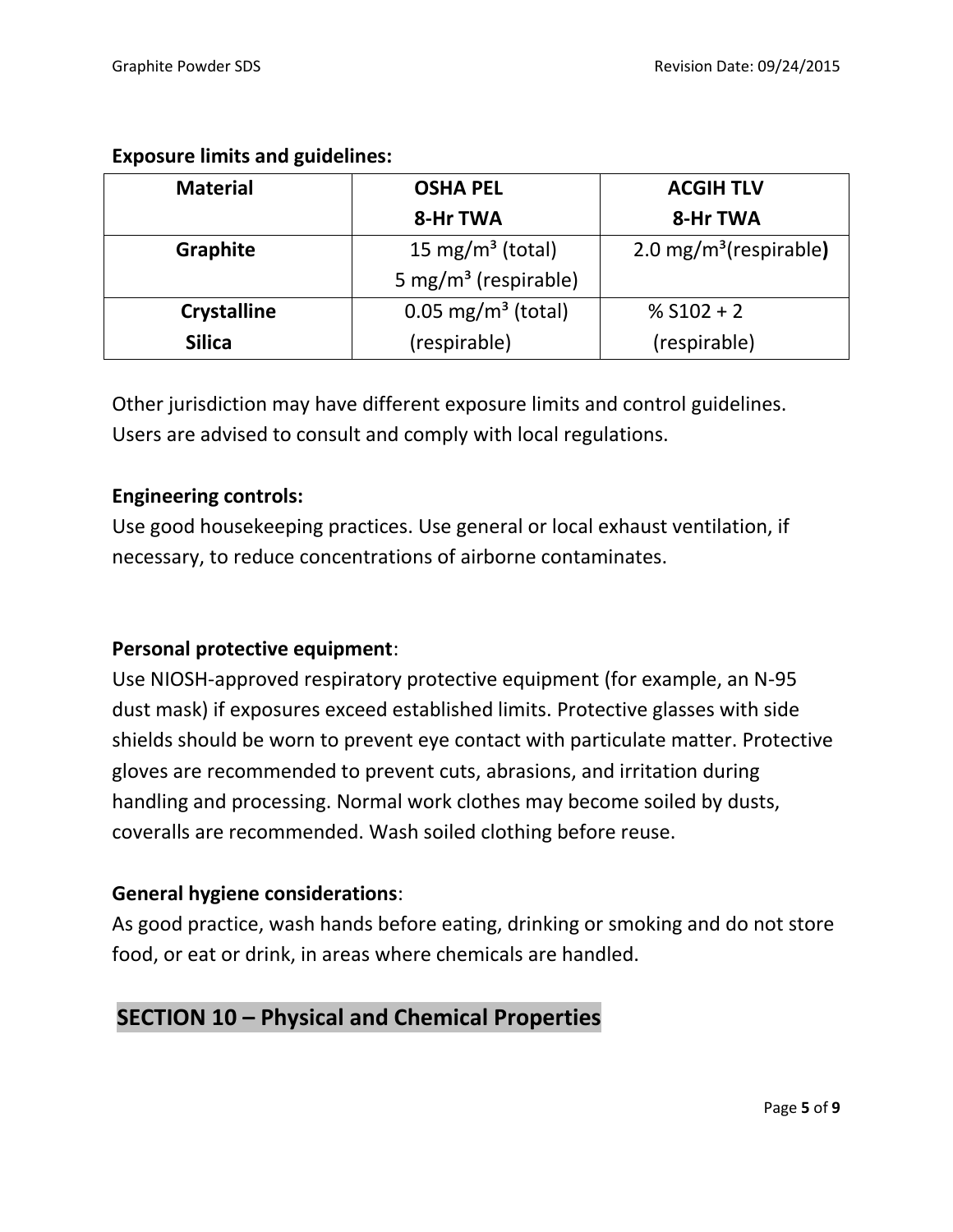| Appearance:                                                | Silver, flexible sheet<br>shapes.           | Odor:                    | Slight Hydrocarbon |
|------------------------------------------------------------|---------------------------------------------|--------------------------|--------------------|
| <b>Odor Threshold:</b>                                     | Not applicable                              | pH:                      | Not applicable     |
| <b>Melting point:</b>                                      | >5000 DEG. F.                               | <b>Boiling Point:</b>    | Not applicable     |
| <b>Flash Point:</b>                                        | Not applicable                              | <b>Evaporation rate:</b> | Not applicable     |
| <b>Flammability:</b>                                       | Not applicable                              | LEL/UEL:                 | Not applicable     |
| Vapor pressure:                                            | Not applicable                              | Vapor density:           | Not applicable     |
| <b>Relative density:</b>                                   | Not applicable                              | <b>Water solubility:</b> | Insoluble          |
| Partition coefficient Not applicable<br>(n-octanol/water): |                                             | <b>Autoignition:</b>     | Very high          |
| Decomposition<br>Temperature:                              | Not applicable                              | <b>Viscosity:</b>        | Not applicable     |
|                                                            | <b>SECTION 11- Stability and Reactivity</b> |                          |                    |

This material is stable and non-reactive

**Stability:** Stable Hazardous Polymerization: Will Not Occur **Incompatibility (Materials to Avoid):** Avoid Strong Oxidizing Agents.

### **SECTION 12- Toxicology Information**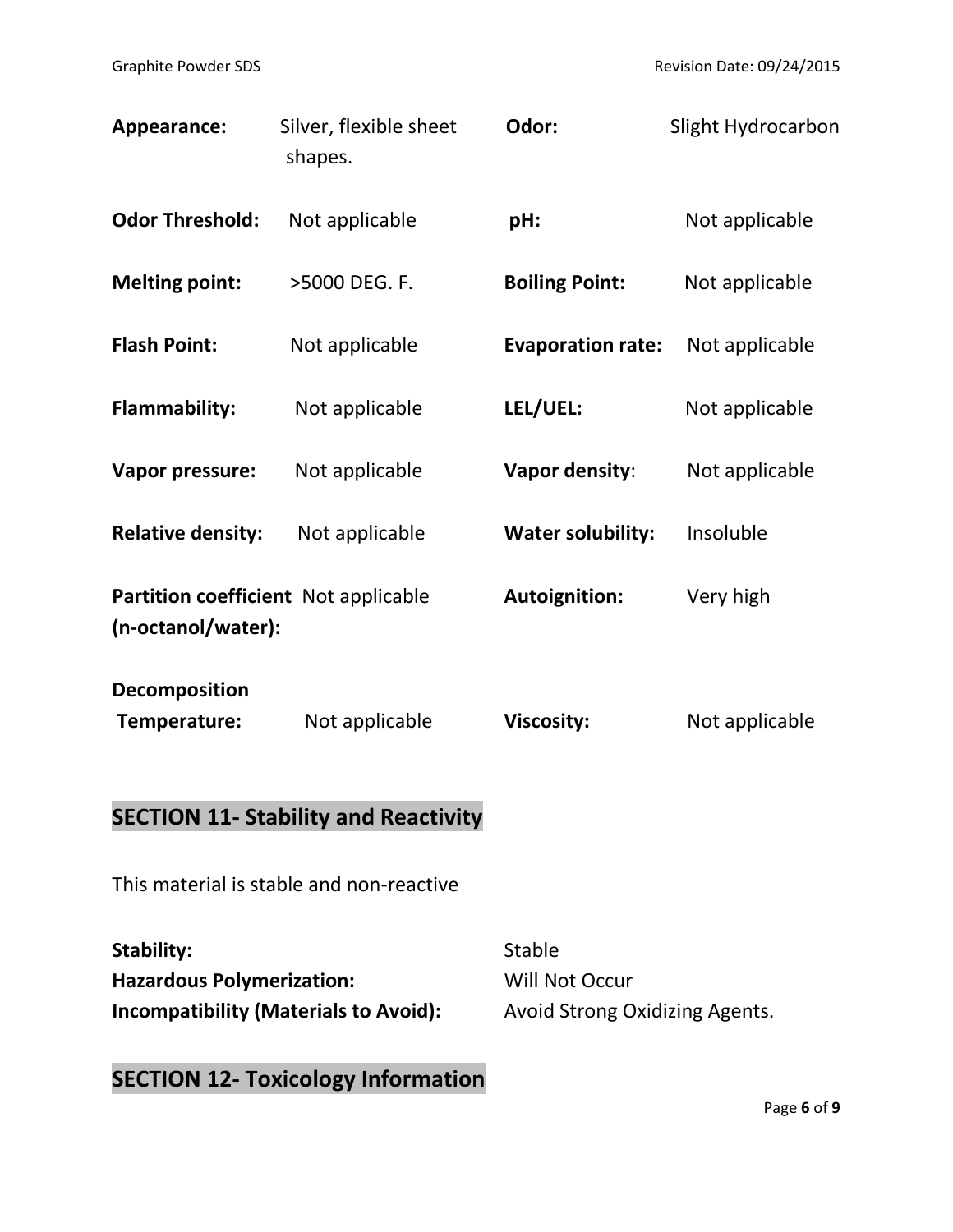#### **Effects of Overexposure Acute:**

High concentration of Graphite dusts may be irritating to the eyes, skin, mucous membranes, and respiratory tract.

#### **Chronic**:

Inhalation of high concentrations of Graphite dusts over prolonged periods of time may cause Pneumoconiosis. Symptoms can include cough, shortness of breath and decrease in pulmonary function. Preexisting pulmonary disorders such as Emphysema may possibly be aggravated by prolonged exposure to high concentrations of Graphite dust.

Inhalations of high concentrations of Crystalline Silica Dusts over prolonged periods of time may cause Silicosis, a progressively debilitating lung disease. The symptoms are similar to those cited above for Pneumoconiosis. Inhalation of high concentrations of Crystalline Silica over prolonged periods of time has also been linked to an increase incidence of lung cancer.

Additional toxicology information is available through the U.S National Institute for Occupational Safety and Health (NIOSH) Registry of Toxic Effects of Chemical Substances (RTECS). See website:

<http://www.cdc.gov/niosh/ipcsneng/nengrtec.html>

#### **SECTION 13 – Ecological Information**

Steps to be taken in case material is spilled or released

Spilled or released material should be picked up with suitable implement and returned to the original container if reusable. If not reusable, the material should be placed in DOT approved containers for disposal. Personal involved in the cleanup should be wearing appropriate personal protective equipment. (See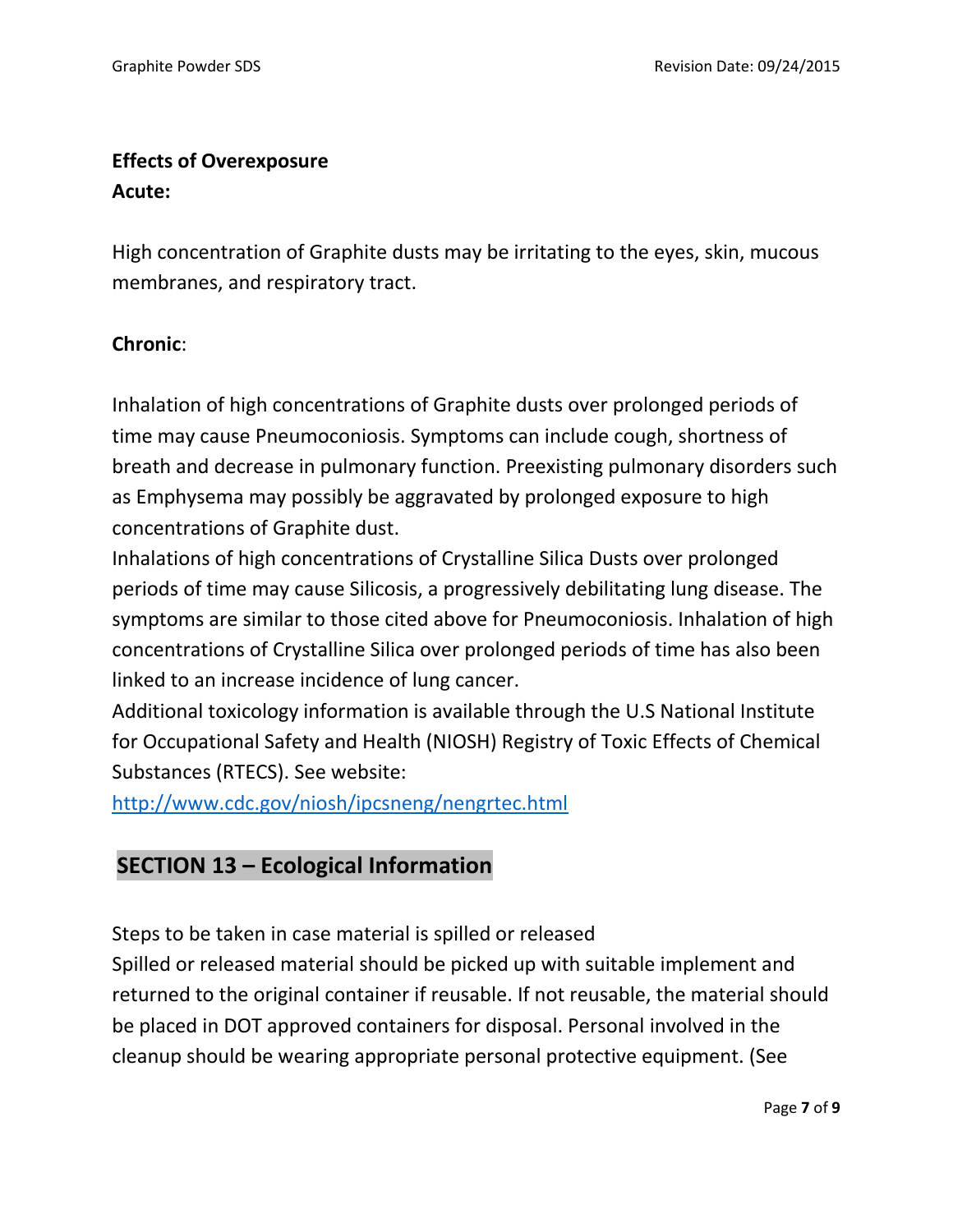Section 9).Carbon/graphite is relatively inert and would be expected to be of negligible consequences in the environment.

#### **SECTION 14 – Disposal Considerations**

Dispose in accordance with applicable waste disposal regulations. Do not allow material to enter storm or sanitary sewers, groundwater or soil. Releases may be reportable to local, state, or federal authorities. Disposal in an EPA approved landfill is recommended.

#### **SECTION 15 – Transport information**

This product is not regulated as a hazardous material for transportation purposes by any known authority.

#### **SECTION 16 – Regulatory information**

All materials in these product grades are listed on the US EPA Toxic Substances Control Act (TSCA) inventory.

#### **SECTION 17 – Other Information**

|                        | <b>HMIS Ratings</b> |
|------------------------|---------------------|
| <b>Health</b>          | $1*$                |
| <b>Flammability</b>    |                     |
| <b>Physical Hazard</b> | n                   |

**\* indicates possible chronic health effects from continuing exposures Steps to be taken in case material is released or spilled:**

1. Reasonable care has been taken in the preparation of information contained in this Safety Data Sheet and the information is provided in good faith. Bay Carbon, Inc. assumes no responsibility as to the accuracy of information drawn from other sources. No warranty, expressed, or implied, is made.